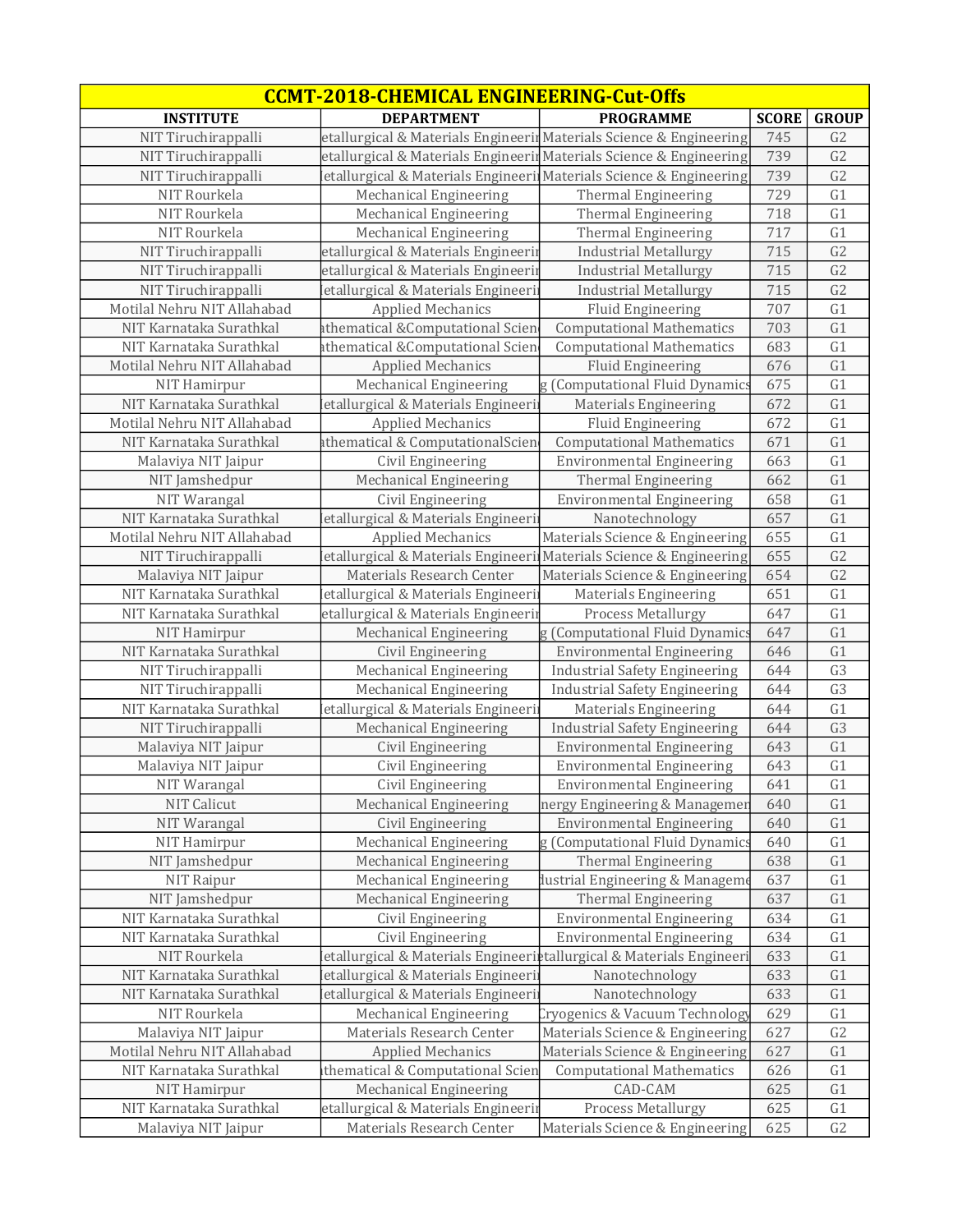| Motilal Nehru NIT Allahabad | <b>Applied Mechanics</b>                                                       | Materials Science & Engineering    | 622 | G1             |
|-----------------------------|--------------------------------------------------------------------------------|------------------------------------|-----|----------------|
| NIT Karnataka Surathkal     | etallurgical & Materials Engineeri                                             | Process Metallurgy                 | 622 | G1             |
| NIT Tiruchirappalli         | letallurgical & Materials Engineeri                                            | <b>Industrial Metallurgy</b>       | 620 | G <sub>2</sub> |
| NIT Rourkela                | <b>Chemical Engineering</b>                                                    | rgy and Environmental Engineer     | 618 | G1             |
| NIT Raipur                  | Mechanical Engineering                                                         | lustrial Engineering & Manageme    | 616 | G1             |
| NIT Rourkela                | Mechanical Engineering                                                         | Cryogenics & Vacuum Technology     | 616 | G1             |
| NIT Hamirpur                | Mechanical Engineering                                                         | CAD-CAM                            | 616 | G1             |
| NIT Raipur                  | Mechanical Engineering                                                         | lustrial Engineering & Manageme    | 615 | G1             |
| NIT Rourkela                | Civil Engineering                                                              | <b>Water Resources Engineering</b> | 614 | G1             |
| NIT Durgapur                | Mathematics                                                                    | <b>Operations Research</b>         | 613 | G1             |
| Maulana Azad NIT Bhopal     | Civil Engineering                                                              | <b>Environmental Engineering</b>   | 612 | G1             |
| NIT Rourkela                | letallurgical & Materials Engineeri <b>e</b> tallurgical & Materials Engineeri |                                    | 611 | G1             |
| NIT Rourkela                | Mechanical Engineering                                                         | Cryogenics & Vacuum Technology     | 611 | G1             |
| NIT Hamirpur                | Mechanical Engineering                                                         | CAD-CAM                            | 609 | G1             |
| <b>NIT Calicut</b>          | Nanoscience & Technology                                                       | Nanotechnology                     | 608 | G1             |
| <b>NIT Calicut</b>          | Mechanical Engineering                                                         | nergy Engineering & Managemer      | 606 | G1             |
| Visvesvaraya NIT Nagpur     | etallurgical & Materials Engineeri                                             | <b>Materials Engineering</b>       | 604 | G1             |
| <b>NIT Calicut</b>          | Mechanical Engineering                                                         | nergy Engineering & Managemer      | 604 | G1             |
| Maulana Azad NIT Bhopal     | Civil Engineering                                                              | <b>Environmental Engineering</b>   | 602 | G1             |
| Maulana Azad NIT Bhopal     | Civil Engineering                                                              | <b>Environmental Engineering</b>   | 602 | G1             |
| NIT Rourkela                | letallurgical & Materials Engineeri <b>e</b> tallurgical & Materials Engineeri |                                    | 602 | G1             |
| NIT Rourkela                | Civil Engineering                                                              | <b>Water Resources Engineering</b> | 601 | G1             |
| <b>NIT Calicut</b>          | Nanoscience & Technology                                                       | Nanotechnology                     | 597 | G1             |
| NIT Warangal                | Civil Engineering                                                              | <b>Environmental Engineering</b>   | 595 | G1             |
| NIT Kurukshetra             | Civil Engineering                                                              | <b>Environmental Engineering</b>   | 594 | G1             |
| NIT Durgapur                | Physics                                                                        | anced Material Science & Techno    | 594 | G1             |
| NIT Rourkela                | <b>Chemical Engineering</b>                                                    | rgy and Environmental Engineer     | 594 | G1             |
| NIT Rourkela                | <b>Chemical Engineering</b>                                                    | rgy and Environmental Engineer     | 594 | G1             |
| NIT Rourkela                | Civil Engineering                                                              | <b>Water Resources Engineering</b> | 592 | G1             |
| NIT Karnataka Surathkal     | Applied Mechanics & Hydraulics ensing & Geographic Information                 |                                    | 591 | G1             |
| NIT Durgapur                | Mathematics                                                                    | <b>Operations Research</b>         | 589 | G1             |
| <b>NIT Calicut</b>          | Nanoscience & Technology                                                       | Nanotechnology                     | 589 | G1             |
| NIT Hamirpur                | tre for Material Science & Enginee Materials Science & Engineering             |                                    | 586 | G1             |
| NIT Manipur                 | Mechanical Engineering                                                         | Thermal & Fluids Engineering       | 585 | G1             |
| <b>IIIT Allahabad</b>       | <b>Applied Sciences</b>                                                        | Bio-informatics                    | 584 | G1             |
| Visvesvaraya NIT Nagpur     | letallurgical & Materials Engineeri                                            | Process Metallurgy                 | 582 | G1             |
| NIT Rourkela                | Mining Engineering                                                             | Mining Engineering                 | 582 | G1             |
| NIT Jamshedpur              | Mechanical Engineering                                                         | <b>Energy Systems Engineering</b>  | 578 | G <sub>1</sub> |
| Visvesvaraya NIT Nagpur     | letallurgical & Materials Engineeri                                            | <b>Materials Engineering</b>       | 578 | G1             |
| Maulana Azad NIT Bhopal     | <b>Energy Centre</b>                                                           | Green Technology                   | 577 | G1             |
| NIT Tiruchirappalli         | <b>Chemical Engineering</b>                                                    | <b>Chemical Engineering</b>        | 571 | G1             |
| NIT Warangal                | <b>Chemical Engineering</b>                                                    | <b>Chemical Engineering</b>        | 567 | G1             |
| NIT Durgapur                | Mathematics                                                                    | <b>Operations Research</b>         | 565 | G1             |
| NIT Durgapur                | etallurgical & Materials Engineeriletallurgy and Materials Technolo            |                                    | 564 | G1             |
| NIT Kurukshetra             | Civil Engineering                                                              | <b>Environmental Engineering</b>   | 564 | G1             |
| NIT Kurukshetra             | Civil Engineering                                                              | <b>Environmental Engineering</b>   | 564 | G1             |
| NIT Raipur                  | Mechanical Engineering                                                         | lustrial Engineering & Manageme    | 564 | G1             |
| NIT Rourkela                | iotechnology & Medical Engineerii                                              | <b>Biomedical Engineering</b>      | 563 | G1             |
| Malaviya NIT Jaipur         | Centre for Energy & Environment                                                | Renewable Energy                   | 561 | G <sub>3</sub> |
| NIT Durgapur                | Physics                                                                        | anced Material Science & Techno    | 561 | G <sub>1</sub> |
| Visvesvaraya NIT Nagpur     | letallurgical & Materials Engineerii                                           | <b>Materials Engineering</b>       | 561 | G1             |
| NIT Durgapur                | Physics                                                                        | anced Material Science & Techno    | 561 | G1             |
| NIT Rourkela                | Mining Engineering                                                             | Mining Engineering                 | 558 | G1             |
| NIT Hamirpur                | tre for Material Science & Enginee Materials Science & Engineering             |                                    | 558 | G1             |
| NIT Karnataka Surathkal     | Applied Mechanics & Hydraulics lensing & Geographic Information                |                                    | 558 | G1             |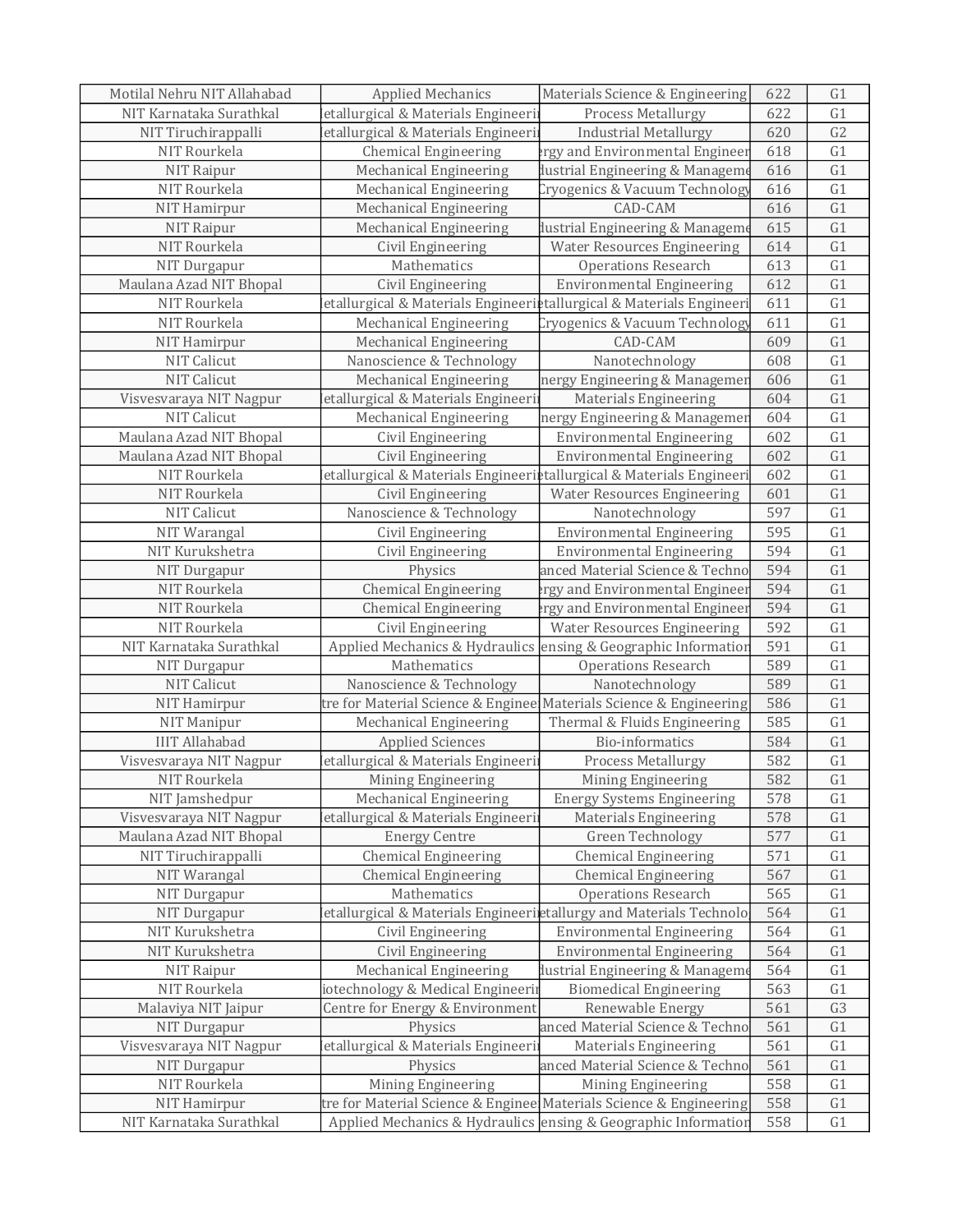| Malaviya NIT Jaipur                  | Centre for Energy & Environment                                                     | Renewable Energy                   | 558 | G <sub>3</sub> |
|--------------------------------------|-------------------------------------------------------------------------------------|------------------------------------|-----|----------------|
| NIT Durgapur                         | Earth & Environmental Studies                                                       | ivironmental Science & Technolo    | 555 | G1             |
| <b>IIEST Shibpur District Howrah</b> | e for Healthcare Science and Techry and Occupational Health Engine                  |                                    | 554 | G1             |
| NIT Rourkela                         | <b>Ceramic Engineering</b>                                                          | <b>Industrial Ceramics</b>         | 554 | G1             |
| Maulana Azad NIT Bhopal              | <b>Energy Centre</b>                                                                | Green Technology                   | 554 | G1             |
| NIT Rourkela                         | Mechanical Engineering                                                              | Cryogenics & Vacuum Technology     | 554 | G1             |
| NIT Hamirpur                         | or energy and Environmental Engi                                                    | <b>Environmental Engineering</b>   | 551 | G1             |
| NIT Agartala                         | Civil Engineering                                                                   | Hydro Informatics Engineering      | 551 | G1             |
| Maulana Azad NIT Bhopal              | <b>Energy Centre</b>                                                                | Green Technology                   | 551 | G1             |
| NIT Rourkela                         | Mining Engineering                                                                  | Mining Engineering                 | 551 | G1             |
| NIT Karnataka Surathkal              | Applied Mechanics & Hydraulics ensing & Geographic Information                      |                                    | 551 | G1             |
| Visvesvaraya NIT Nagpur              | etallurgical & Materials Engineeri                                                  | <b>Process Metallurgy</b>          | 550 | G1             |
| Visvesvaraya NIT Nagpur              | letallurgical & Materials Engineerii                                                | Process Metallurgy                 | 547 | G1             |
| NIT Karnataka Surathkal              | letallurgical & Materials Engineeri                                                 | Materials Engineering              | 547 | G1             |
| NIT Calicut                          | <b>Mechanical Engineering</b>                                                       | nergy Engineering & Managemer      | 546 | G1             |
| NIT Jamshedpur                       | Chemistry                                                                           | Surface Science & Engineering      | 544 | G1             |
| NIT Rourkela                         | iotechnology & Medical Engineerii                                                   | <b>Biomedical Engineering</b>      | 544 | G1             |
| NIT Rourkela                         | <b>Ceramic Engineering</b>                                                          | <b>Industrial Ceramics</b>         | 544 | G1             |
| NIT Durgapur                         | etallurgical & Materials Engineeriletallurgy and Materials Technolo                 |                                    | 544 | G1             |
| NIT Jamshedpur                       | <b>Mechanical Engineering</b>                                                       | <b>Energy Systems Engineering</b>  | 544 | G1             |
| <b>NIT Manipur</b>                   | Mechanical Engineering                                                              | Thermal & Fluids Engineering       | 544 | G1             |
| NIT Hamirpur                         | or energy and Environmental Engi                                                    | <b>Environmental Engineering</b>   | 541 | G1             |
| NIT Rourkela                         | o Technology & Medical Engineeri                                                    | <b>Biomedical Engineering</b>      | 541 | G1             |
| NIT Hamirpur                         | or energy and Environmental Engi                                                    | <b>Environmental Engineering</b>   | 541 | G1             |
| Malaviya NIT Jaipur                  | Centre for Energy & Environment                                                     | Renewable Energy                   | 541 | G <sub>3</sub> |
| NIT Srinagar                         | <b>Mechanical Engineering</b>                                                       | al Tribology & Maintenance Mana    | 540 | G1             |
| NIT Manipur                          | Mechanical Engineering                                                              | Thermal & Fluids Engineering       | 540 | G1             |
| NIT Durgapur                         | etallurgical & Materials Engineerietallurgy and Materials Technolo                  |                                    | 540 | G1             |
| NIT Hamirpur                         | tre for Material Science & Enginee Materials Science & Engineering                  |                                    | 540 | G1             |
| Motilal Nehru NIT Allahabad          | <b>Applied Mechanics</b>                                                            | Materials Science & Engineering    | 540 | G1             |
| NIT Karnataka Surathkal              | <b>Chemical Engineering</b>                                                         | <b>Industrial Biotechnology</b>    | 538 | G1             |
| NIT Rourkela                         | <b>Chemical Engineering</b>                                                         | rgy and Environmental Engineer     | 538 | G1             |
| <b>IIIT Allahabad</b>                | <b>Applied Sciences</b>                                                             | Bio-informatics                    | 537 | G1             |
| NIT Jamshedpur                       | Mechanical Engineering                                                              | <b>Energy Systems Engineering</b>  | 536 | G1             |
| NIT Karnataka Surathkal              | <b>Chemical Engineering</b>                                                         | <b>Chemical Plant Design</b>       | 535 | G1             |
| NIT Durgapur                         | Earth & Environmental Studies                                                       | vironmental Science & Technolo     | 535 | G1             |
| NIT Tiruchirappalli                  | <b>Chemical Engineering</b>                                                         | <b>Chemical Engineering</b>        | 535 | G1             |
| NIT Tiruchirappalli                  | <b>Chemical Engineering</b>                                                         | <b>Chemical Engineering</b>        | 535 | G1             |
| <b>IIEST Shibpur District Howrah</b> | e for Healthcare Science and Techr                                                  | <b>Biomedical Engineering</b>      | 533 | G1             |
| <b>IIEST Shibpur District Howrah</b> | $\mathsf e$ for Healthcare Science and Techr $\flat$ and Occupational Health Engine |                                    | 533 | G1             |
| Malaviya NIT Jaipur                  | Materials Research Center                                                           | Materials Science & Engineering    | 533 | G2             |
| NIT Rourkela                         | iotechnology & Medical Engineerii                                                   | Biotechnology                      | 532 | G1             |
| NIT Rourkela                         | <b>Ceramic Engineering</b>                                                          | <b>Industrial Ceramics</b>         | 532 | G1             |
| NIT Durgapur                         | Earth & Environmental Studies                                                       | vironmental Science & Technolo     | 532 | G1             |
| <b>IIIT Allahabad</b>                | <b>Applied Sciences</b>                                                             | Bio-informatics                    | 530 | G1             |
| NIT Jamshedpur                       | Mechanical Engineering                                                              | <b>Energy Systems Engineering</b>  | 529 | G1             |
| NIT Jamshedpur                       | Chemistry                                                                           | Surface Science & Engineering      | 528 | G1             |
| NIT Karnataka Surathkal              | etallurgical & Materials Engineeri                                                  | Process Metallurgy                 | 526 | G1             |
| NIT Tiruchirappalli                  | Civil Engineering                                                                   | <b>Environmental Engineering</b>   | 523 | G2             |
| <b>IIEST Shibpur District Howrah</b> | e for Healthcare Science and Techr                                                  | <b>Biomedical Engineering</b>      | 522 | G1             |
| NIT Agartala                         | Civil Engineering                                                                   | Hydro Informatics Engineering      | 522 | G1             |
| NIT Warangal                         | <b>Chemical Engineering</b>                                                         | <b>Chemical Engineering</b>        | 521 | G1             |
| NIT Rourkela                         | Civil Engineering                                                                   | <b>Water Resources Engineering</b> | 521 | G1             |
| NIT Tiruchirappalli                  | Energy & Environment                                                                | <b>Energy Engineering</b>          | 517 | G1             |
| <b>IIEST Shibpur District Howrah</b> | e for Healthcare Science and Techn and Occupational Health Engine                   |                                    | 516 | G1             |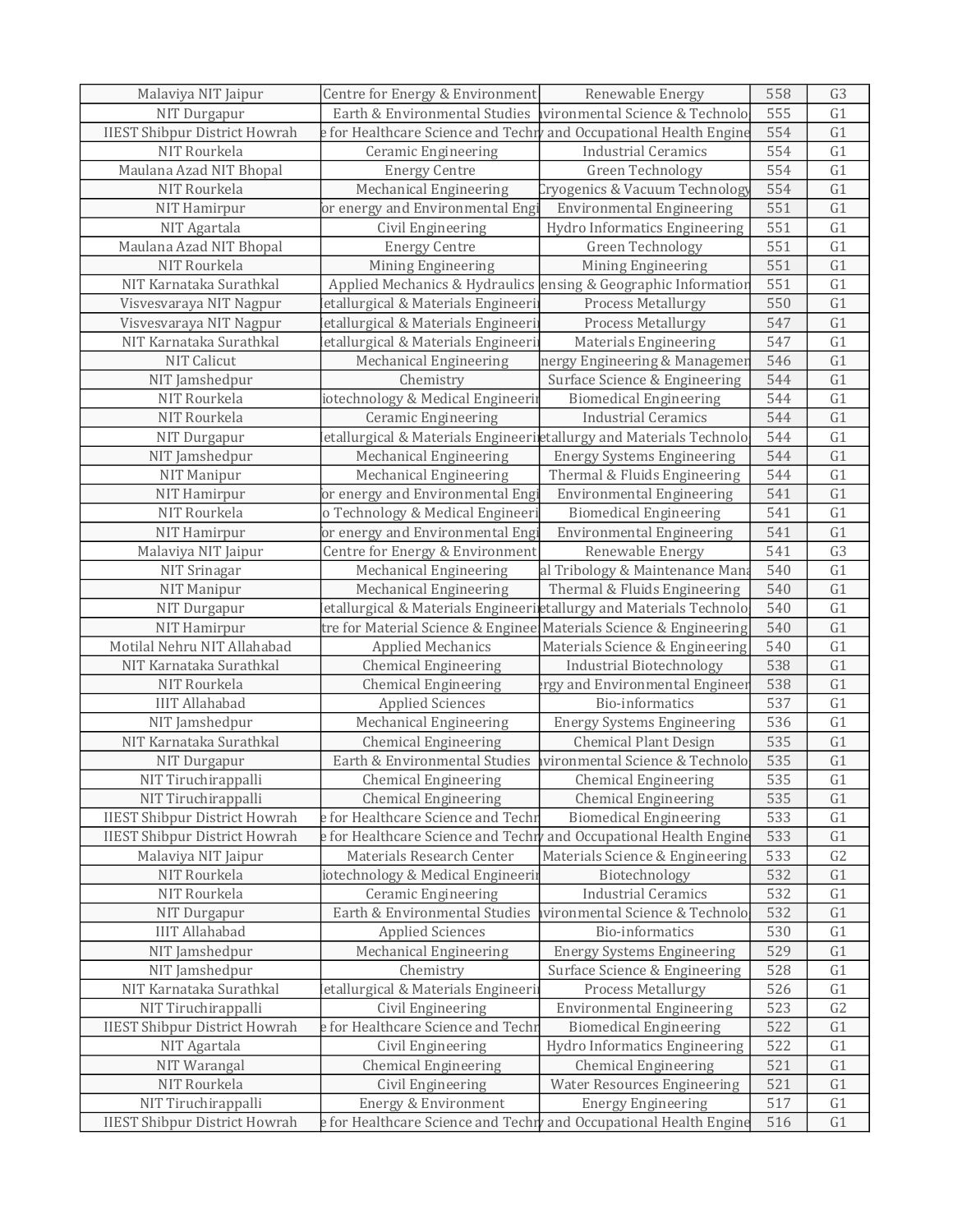| NIT Srinagar                         | <b>Mechanical Engineering</b>                                        | al Tribology & Maintenance Mana                                | 515 | G1              |
|--------------------------------------|----------------------------------------------------------------------|----------------------------------------------------------------|-----|-----------------|
| <b>IIEST Shibpur District Howrah</b> | e for Healthcare Science and Techr                                   | <b>Biomedical Engineering</b>                                  | 515 | G1              |
| NIT Karnataka Surathkal              | etallurgical & Materials Engineeri                                   | Nanotechnology                                                 | 515 | G1              |
| NIT Hamirpur                         | or energy and Environmental Eng                                      | <b>Environmental Engineering</b>                               | 515 | G1              |
| NIFFT Hatia Ranchi                   | Applied Science & Humanities                                         | <b>Environmental Engineering</b>                               | 514 | G1              |
| Maulana Azad NIT Bhopal              | Mathematics                                                          | <b>Bio-informatics</b>                                         | 514 | G1              |
| NIT Tiruchirappalli                  | <b>Chemical Engineering</b>                                          | ocess Control and Instrumentati                                | 513 | G1              |
| Maulana Azad NIT Bhopal              | Mathematics                                                          | Computational & Systems Biology                                | 513 | G1              |
| NIT Jamshedpur                       | Chemistry                                                            | Surface Science & Engineering                                  | 512 | G1              |
| NIT Durgapur                         | Earth & Environmental Studies                                        | vironmental Science & Technolo                                 | 512 | G1              |
| NIT Manipur                          | Civil Engineering                                                    | mental and Water Resources Eng                                 | 511 | G1              |
| NIT Agartala                         | Civil Engineering                                                    | Hydro Informatics Engineering                                  | 508 | G1              |
| NIT Arunachal Pradesh                | Management and Humanities                                            | e Technology & Entrepreneurshi                                 | 507 | G1              |
| NIT Karnataka Surathkal              | <b>Chemical Engineering</b>                                          | <b>Chemical Plant Design</b>                                   | 507 | G1              |
| NIT Karnataka Surathkal              | <b>Chemical Engineering</b>                                          | <b>Industrial Biotechnology</b>                                | 505 | G1              |
| NIT Srinagar                         | <b>Mechanical Engineering</b>                                        | al Tribology & Maintenance Man                                 | 505 | G1              |
| NIT Karnataka Surathkal              | <b>Chemical Engineering</b>                                          | <b>Industrial Biotechnology</b>                                | 505 | G1              |
| NIT Agartala                         | <b>Electrical Engineering</b>                                        | <b>Integrated Energy System</b>                                | 502 | G1              |
| Maulana Azad NIT Bhopal              | Mathematics                                                          | <b>Bio-informatics</b>                                         | 501 | G1              |
| NIT Tiruchirappalli                  | <b>Chemical Engineering</b>                                          | <b>Chemical Engineering</b>                                    | 500 | G2              |
| NIT Rourkela                         | iotechnology & Medical Engineerii                                    | Biotechnology                                                  | 500 | $\overline{G1}$ |
| NIT Tiruchirappalli                  | Civil Engineering                                                    | <b>Environmental Engineering</b>                               | 500 | G <sub>2</sub>  |
| NIT Tiruchirappalli                  | Civil Engineering                                                    | <b>Environmental Engineering</b>                               | 500 | G <sub>2</sub>  |
| Visvesvaraya NIT Nagpur              | etallurgical & Materials Engineeri                                   | <b>Materials Engineering</b>                                   | 500 | G1              |
| NIT Karnataka Surathkal              | <b>Chemical Engineering</b>                                          | <b>Chemical Plant Design</b>                                   | 498 | G <sub>2</sub>  |
| NIT Warangal                         | <b>Chemical Engineering</b>                                          | <b>Chemical Engineering</b>                                    | 498 | G1              |
| NIT Warangal                         | <b>Chemical Engineering</b>                                          | <b>Chemical Engineering</b>                                    | 498 | G1              |
| NIT Hamirpur                         | tre for Material Science & Enginee Materials Science & Engineering   |                                                                | 497 | G1              |
| NIT Rourkela                         | o Technology & Medical Engineeri                                     | Biotechnology                                                  | 496 | G1              |
| NIT Manipur                          | Civil Engineering                                                    | mental and Water Resources Eng                                 | 494 | G1              |
| NIT Rourkela                         | etallurgical & Materials Engineeriptallurgical & Materials Engineeri |                                                                | 494 | G1              |
| NIFFT Hatia Ranchi                   | Applied Science & Humanities                                         | <b>Environmental Engineering</b>                               | 492 | G1              |
| NIT Tiruchirappalli                  | <b>Chemical Engineering</b>                                          | ocess Control and Instrumentati                                | 489 | G1              |
| NIFFT Hatia Ranchi                   | Applied Science & Humanities                                         | <b>Environmental Engineering</b>                               | 489 | G1              |
| NIT Tiruchirappalli                  | <b>Chemical Engineering</b>                                          | ocess Control and Instrumentati                                | 489 | G1              |
| NIT Karnataka Surathkal              |                                                                      | Applied Mechanics & Hydraulics ensing & Geographic Information | 489 | G1              |
| NIT Arunachal Pradesh                |                                                                      | Management and Humanities   e Technology & Entrepreneurshi     | 487 | G1              |
| NIT Tiruchirappalli                  | <b>Chemical Engineering</b>                                          | <b>Chemical Engineering</b>                                    | 487 | G <sub>2</sub>  |
| NIT Tiruchirappalli                  | <b>Chemical Engineering</b>                                          | <b>Chemical Engineering</b>                                    | 487 | G2              |
| NIT Manipur                          | Civil Engineering                                                    | mental and Water Resources Eng                                 | 484 | G1              |
| NIT Calicut                          | Nanoscience & Technology                                             | Nanotechnology                                                 | 483 | G1              |
| <b>IIEST Shibpur District Howrah</b> | letallurgical & Materials Engineeri                                  | <b>Surface Engineering</b>                                     | 481 | G1              |
| Maulana Azad NIT Bhopal              | Mathematics                                                          | Computational & Systems Biology                                | 481 | G1              |
| NIT Kurukshetra                      | Chemistry                                                            | Engineering & Advanced Chemic                                  | 478 | G1              |
| Maulana Azad NIT Bhopal              | Mathematics                                                          | Bio-informatics                                                | 477 | G1              |
| Maulana Azad NIT Bhopal              | Mathematics                                                          | Computational & Systems Biology                                | 477 | G1              |
| NIT Arunachal Pradesh                | Management and Humanities                                            | e Technology & Entrepreneurshi                                 | 474 | G1              |
| NIT Durgapur                         | Mathematics                                                          | <b>Operations Research</b>                                     | 474 | G1              |
| NIT Agartala                         | <b>Electrical Engineering</b>                                        | <b>Integrated Energy System</b>                                | 473 | G1              |
| NIT Calicut                          | <b>Chemical Engineering</b>                                          | Chemical Engineering                                           | 471 | G1              |
| NIT Tiruchirappalli                  | Energy & Environment                                                 | <b>Energy Engineering</b>                                      | 466 | G1              |
| NIT Agartala                         | <b>Electrical Engineering</b>                                        | <b>Integrated Energy System</b>                                | 466 | G1              |
| NIT Manipur                          | Mechanical Engineering                                               | Thermal & Fluids Engineering                                   | 465 | G1              |
| NIT Rourkela                         | Mining Engineering                                                   | Mining Engineering                                             | 465 | G1              |
| NIT Karnataka Surathkal              | <b>Chemical Engineering</b>                                          | <b>Chemical Plant Design</b>                                   | 462 | G1              |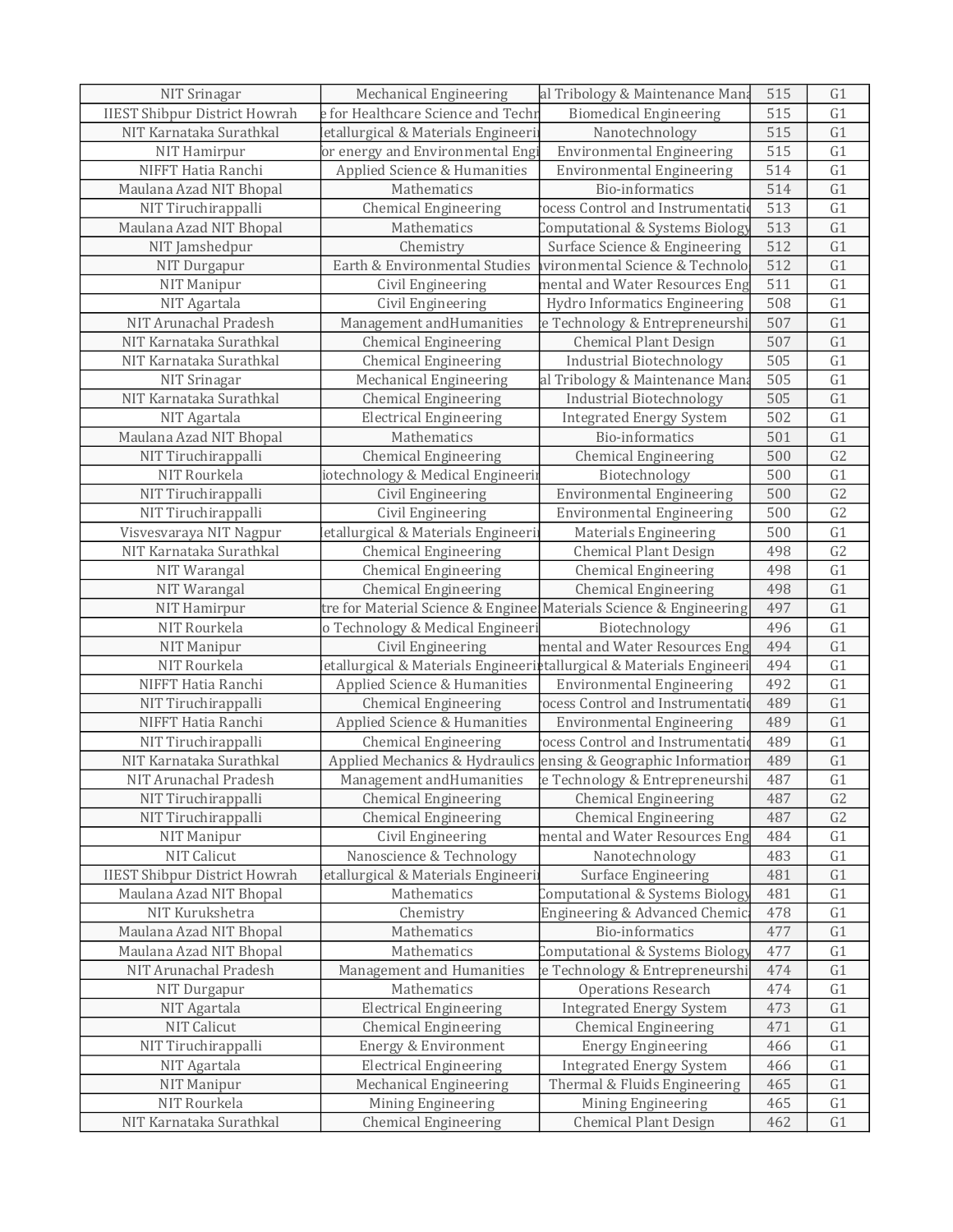| <b>IIEST Shibpur District Howrah</b> | letallurgical & Materials Engineeri                                 | Surface Engineering                     | 461 | G1             |
|--------------------------------------|---------------------------------------------------------------------|-----------------------------------------|-----|----------------|
| <b>IIEST Shibpur District Howrah</b> | e for Healthcare Science and Techry and Occupational Health Engine  |                                         | 460 | G1             |
| Malaviya NIT Jaipur                  | Centre for Energy & Environment                                     | Renewable Energy                        | 460 | G <sub>3</sub> |
| NIT Karnataka Surathkal              | <b>Chemical Engineering</b>                                         | <b>Industrial Pollution Control</b>     | 455 | G2             |
| Visvesvaraya NIT Nagpur              | <b>Chemical Engineering</b>                                         | <b>Chemical Engineering</b>             | 455 | G1             |
| NIT Karnataka Surathkal              | <b>Chemical Engineering</b>                                         | <b>Industrial Pollution Control</b>     | 453 | G1             |
| NIT Warangal                         | <b>Chemical Engineering</b>                                         | Process Control                         | 453 | G1             |
| NIT Tiruchirappalli                  | Energy & Environment                                                | <b>Energy Engineering</b>               | 453 | G1             |
| NIT Warangal                         | <b>Chemical Engineering</b>                                         | Process Control                         | 453 | G1             |
| NIT Warangal                         | <b>Chemical Engineering</b>                                         | Process Control                         | 453 | G1             |
| NIT Tiruchirappalli                  | Energy & Environment                                                | <b>Energy Engineering</b>               | 453 | G1             |
| NIFFT Hatia Ranchi                   | Applied Science & Humanities                                        | <b>Environmental Engineering</b>        | 453 | G1             |
| NIT Rourkela                         | <b>Chemical Engineering</b>                                         | <b>Chemical Engineering</b>             | 448 | G1             |
| NIT Calicut                          | <b>Chemical Engineering</b>                                         | <b>Chemical Engineering</b>             | 448 | G1             |
| NIT Calicut                          | <b>Chemical Engineering</b>                                         | <b>Chemical Engineering</b>             | 448 | G1             |
| <b>NIT Calicut</b>                   | <b>Chemical Engineering</b>                                         | <b>Chemical Engineering</b>             | 448 | G1             |
| Visvesvaraya NIT Nagpur              | etallurgical & Materials Engineeri                                  | <b>Process Metallurgy</b>               | 447 | G1             |
| Malaviya NIT Jaipur                  | <b>Chemical Engineering</b>                                         | <b>Chemical Engineering</b>             | 446 | G <sub>2</sub> |
| NIT Karnataka Surathkal              | <b>Chemical Engineering</b>                                         | <b>Chemical Plant Design</b>            | 446 | G2             |
| NIT Karnataka Surathkal              | <b>Chemical Engineering</b>                                         | <b>Industrial Pollution Control</b>     | 446 | G2             |
| Visvesvaraya NIT Nagpur              | <b>Chemical Engineering</b>                                         | <b>Chemical Engineering</b>             | 446 | G1             |
| NIT Tiruchirappalli                  | <b>Chemical Engineering</b>                                         | <b>Chemical Engineering</b>             | 446 | G <sub>2</sub> |
| Malaviya NIT Jaipur                  | <b>Chemical Engineering</b>                                         | <b>Chemical Engineering</b>             | 439 | G1             |
| NIT Delhi                            | <b>Applied Sciences</b>                                             | <b>Smart Materials &amp; Technology</b> | 439 | G1             |
| NIT Karnataka Surathkal              | <b>Chemical Engineering</b>                                         | <b>Chemical Plant Design</b>            | 439 | G2             |
| NIT Agartala                         | <b>Chemical Engineering</b>                                         | <b>Chemical Engineering</b>             | 437 | G1             |
| Sardar Vallabhbhai NIT Surat         | <b>Chemical Engineering</b>                                         | <b>Chemical Engineering</b>             | 435 | G1             |
| NIT Karnataka Surathkal              | <b>Chemical Engineering</b>                                         | <b>Industrial Pollution Control</b>     | 433 | G <sub>2</sub> |
| NIT Manipur                          | Civil Engineering                                                   | mental and Water Resources Eng          | 433 | G1             |
| NIT Durgapur                         | Physics                                                             | anced Material Science & Techno         | 433 | G1             |
| Motilal Nehru NIT Allahabad          | <b>Chemical Engineering</b>                                         | <b>Chemical Engineering</b>             | 430 | G1             |
| NIT Agartala                         | Civil Engineering                                                   | Hydro Informatics Engineering           | 429 | G1             |
| <b>IIEST Shibpur District Howrah</b> | letallurgical & Materials Engineeri                                 | Surface Engineering                     | 426 | G1             |
| NIT Kurukshetra                      | Chemistry                                                           | Engineering & Advanced Chemic           | 424 | G1             |
| Visvesvaraya NIT Nagpur              | <b>Chemical Engineering</b>                                         | <b>Chemical Engineering</b>             | 422 | G1             |
| Sardar Vallabhbhai NIT Surat         | <b>Chemical Engineering</b>                                         | <b>Chemical Engineering</b>             | 421 | G1             |
| Sardar Vallabhbhai NIT Surat         | <b>Chemical Engineering</b>                                         | <b>Chemical Engineering</b>             | 421 | G1             |
| NIT Rourkela                         | <b>Ceramic Engineering</b>                                          | <b>Industrial Ceramics</b>              | 421 | G1             |
| Visvesvaraya NIT Nagpur              | <b>Chemical Engineering</b>                                         | Chemical Engineering                    | 419 | G1             |
| NIT Rourkela                         | iotechnology & Medical Engineerii                                   | <b>Biomedical Engineering</b>           | 417 | G1             |
| NIT Rourkela                         | <b>Chemical Engineering</b>                                         | <b>Chemical Engineering</b>             | 416 | G1             |
| NIT Rourkela                         | <b>Chemical Engineering</b>                                         | <b>Chemical Engineering</b>             | 416 | G1             |
| Malaviya NIT Jaipur                  | <b>Chemical Engineering</b>                                         | <b>Chemical Engineering</b>             | 415 | G2             |
| Malaviya NIT Jaipur                  | <b>Chemical Engineering</b>                                         | <b>Chemical Engineering</b>             | 415 | G <sub>2</sub> |
| Maulana Azad NIT Bhopal              | <b>Chemical Engineering</b>                                         | <b>Chemical Engineering</b>             | 412 | G1             |
| Malaviya NIT Jaipur                  | <b>Chemical Engineering</b>                                         | <b>Chemical Engineering</b>             | 412 | G1             |
| NIT Karnataka Surathkal              | <b>Chemical Engineering</b>                                         | <b>Industrial Pollution Control</b>     | 412 | G1             |
| Malaviya NIT Jaipur                  | <b>Chemical Engineering</b>                                         | <b>Chemical Engineering</b>             | 412 | G1             |
| NIT Hamirpur                         | <b>Chemical Engineering</b>                                         | emical Technology (Chemical Dep         | 410 | G1             |
| Motilal Nehru NIT Allahabad          | <b>Chemical Engineering</b>                                         | <b>Chemical Engineering</b>             | 409 | G1             |
| Motilal Nehru NIT Allahabad          | <b>Chemical Engineering</b>                                         | <b>Chemical Engineering</b>             | 407 | G1             |
| NIT Durgapur                         | letallurgical & Materials Engineerietallurgy and Materials Technolo |                                         | 404 | G1             |
| Malaviya NIT Jaipur                  | <b>Chemical Engineering</b>                                         | <b>Chemical Engineering</b>             | 403 | G1             |
| NIT Kurukshetra                      | Chemistry                                                           | Engineering & Advanced Chemic           | 401 | G <sub>1</sub> |
| <b>IIEST Shibpur District Howrah</b> | e for Healthcare Science and Techr                                  | <b>Biomedical Engineering</b>           | 401 | G1             |